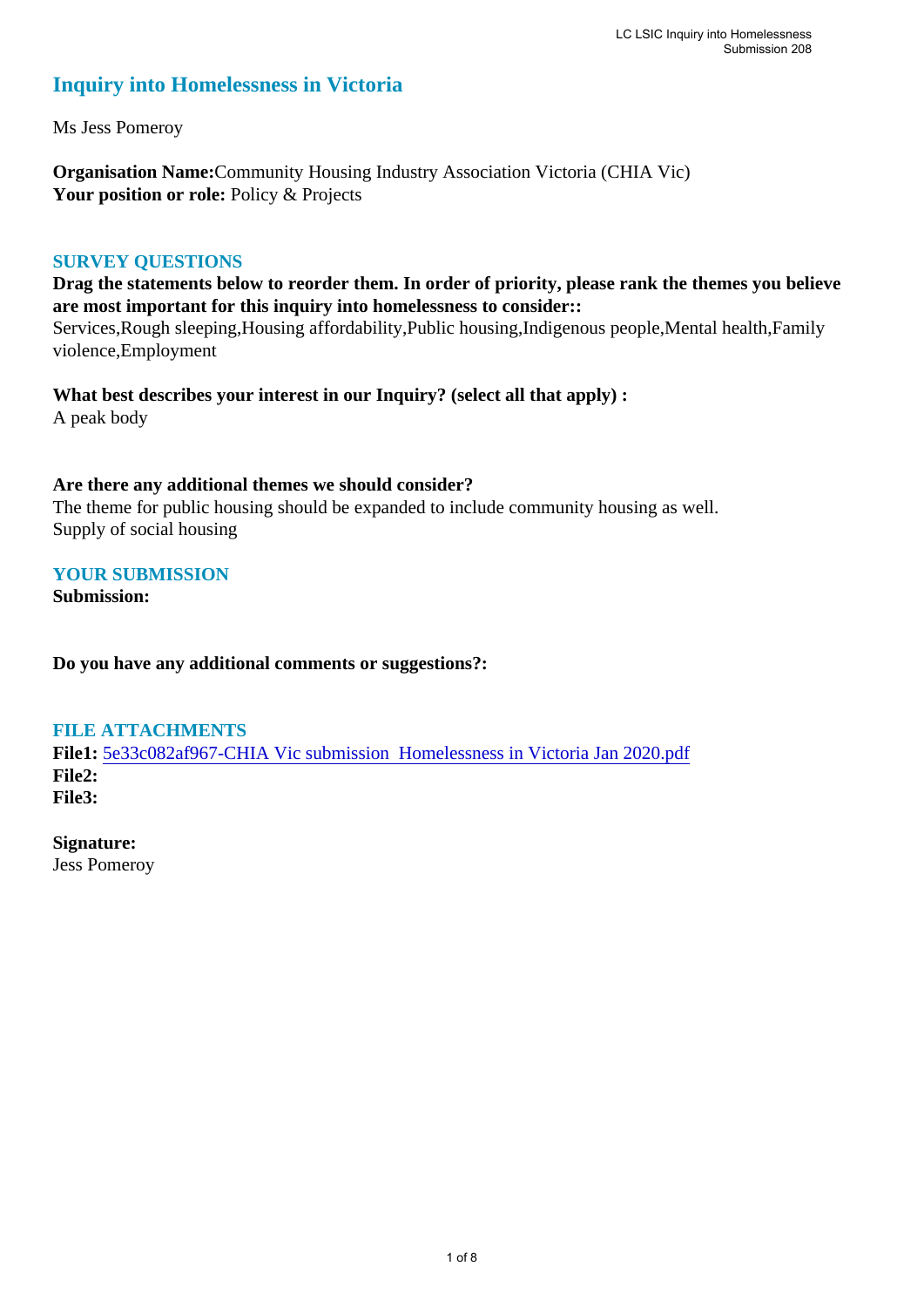# **Inquiry into Homelessness in Victoria**

## Submission by the Community Housing Industry Association Victoria

CHIA Vic welcomes the opportunity to provide a submission to the Legal and Social Issues Committee for consideration in the Inquiry into Homelessness in Victoria.

CHIA Vic is the peak body that represents the not-for-profit community housing sector in Victoria. CHIA Vic's member community housing organisations (CHOs) are committed to providing secure, affordable and decent housing for people on low to middle incomes. Members include the 38 CHOs registered as housing associations or housing providers under the Victorian regulatory framework for non-profit housing organisations, plus other organisations and individuals interested in housing.

#### **Background**

The terms of reference for this inquiry are broad, including: the changing scale and nature of homelessness across Victoria; the social, economic and policy factors that impact on homelessness; and the policies and practices that have a bearing on delivering services to the homeless.

CHIA Vic believes that the first two issues have been well covered by the research undertaken by AHURI and other homelessness bodies such as Council to Homeless Persons/Homelessness Australia. Two publications that would be worth reviewing are AHURI's 2016 review of the homelessness service system<sup>1</sup>, and their recently published report on the changing geography of homelessness<sup>2</sup>.

It is our belief that the scale and the factors impacting on homelessness are well known within the housing and homelessness sectors and researchers working with these sectors. We would encourage the Committee to engage with this research in the course of this Inquiry.

CHIA Vic has chosen instead to focus our submission on what we see as the four key areas required for an effective response to homelessness. These are:

- 1. Growing the supply of affordable housing
- 2. Increasing the funding for supports to enable intensive wrap around supports for people at risk of homelessness
- 3. Providing housing and support options for people who cannot sustain their tenancies without a high level of on-site support
- 4. Ensuring that the housing and homelessness system has a culturally responsive approach to working with Aboriginal clients.

<sup>&</sup>lt;sup>1</sup> Brackertz, N., Fotheringham, M., and Winter, I. (2016) Effectiveness of the homelessness service system. AHURI Research Report for Housing and Homelessness Senior Officers Network, Australian Housing and Urban Research Institute Limited, Melbourne, https://www.ahuri.edu.au/ data/assets/pdf file/0018/10629/Futurehomelessness-reforms-and-funding-AHURI-Research-Report.pdf

<sup>&</sup>lt;sup>2</sup> Parkinson, S., Batterham, D., Reynolds, M. and Wood, G. (2019) The changing geography of homelessness: a spatial analysis from 2001 to 2016, AHURI Final Report No. 313, Australian Housing and Urban Research Institute Limited, Melbourne, https://www.ahuri.edu.au/research/final-reports/313, doi:10.18408/ahuri-5119601.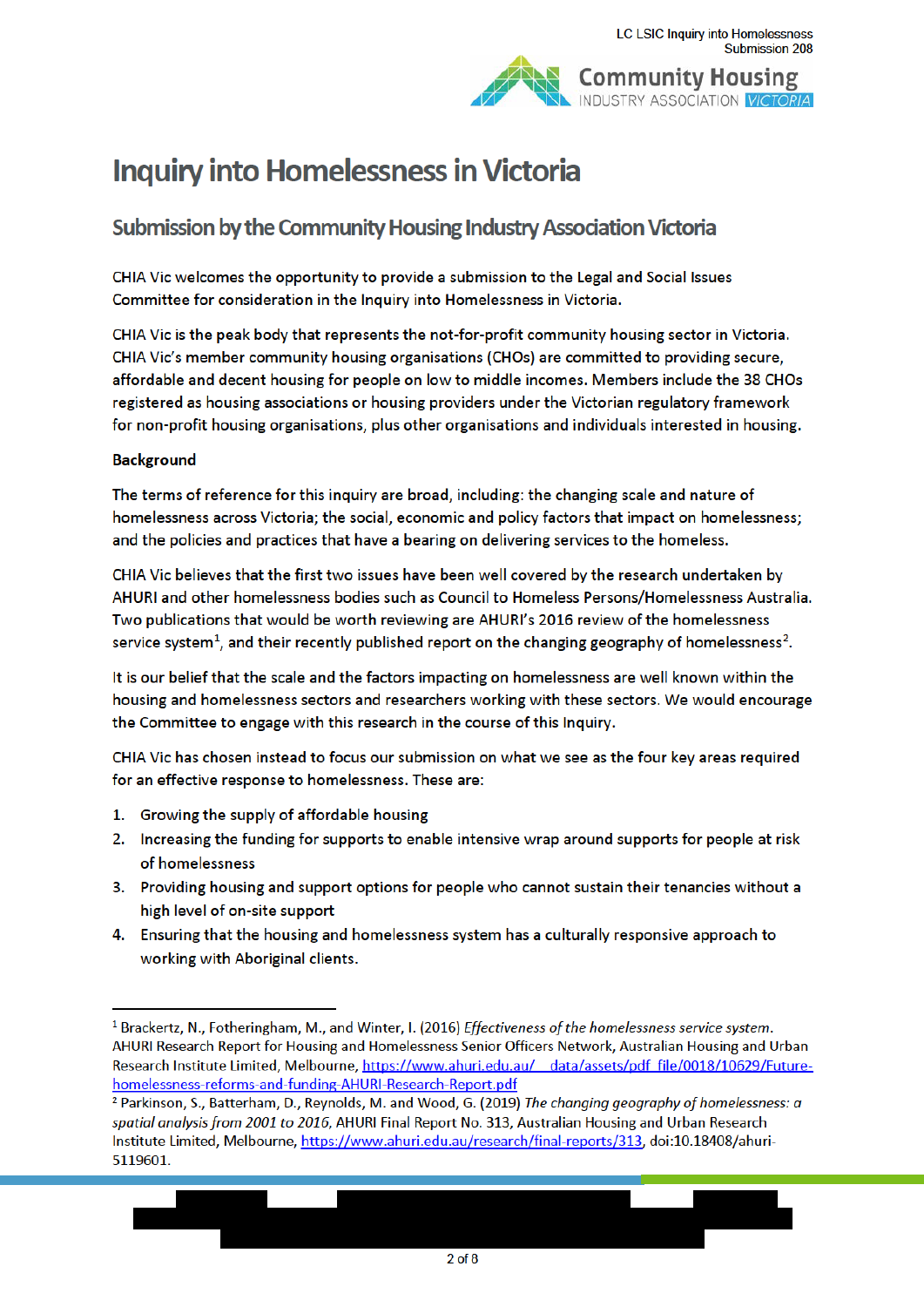## **Grow the supply of affordable housing**

CHIA Vic recognises that building new social and affordable housing is not a short-term solution. However, a key factor contributing to homelessness in Victoria is the lack of affordable housing for people on low incomes. Policy responses that do not attempt to address the availability of housing will ultimately fail to achieve the objective of ending homelessness.

Of the 112,900 clients assisted by Victorian homelessness services in Victoria in 2018-19 only 3 in 10 clients who were homeless were assisted into housing, and a greater proportion of clients in Victoria (58%) needed accommodation compared to the national average (49%). 3

The Anglicare Victoria Rental Affordability Snapshot for 2019 found that only 274 rental properties across the whole of Victoria were suitable for at least one household type living on income support payments without placing them in housing stress. Within metropolitan Melbourne this dropped to 83 properties, or 0.6% of all available rentals.<sup>4</sup>

There are two ways to ensure that more housing is affordable to low income households. One is to increase their income through greater income support, which is what the Raise the Rate campaign is advocating for. An increase to Commonwealth Rent Assistance (CRA), or a Victorian supplement to CRA would also assist in raising the income levels of our most vulnerable citizens.

The other response is to increase the supply of affordable housing, by funding the creation of more social housing.

In 2018-19 Victoria spent the least amount per capita on social housing, \$92.02 per Victorian. This is just over half of the national average (\$159.10 per person)<sup>5</sup>. We also have the lowest level of social housing across Australia, 3.2% of our housing stock compared to 4.6% nationally<sup>6</sup>. However, Victoria's population is growing faster than any other jurisdiction, with an average increase of 125,000 people per year forecasted to grow the population to 11.2 million people by 2056.<sup>7</sup>

Action is urgently needed to grow the supply of social housing in Victoria, not only to catch up with the rest of the nation but to keep pace with our rapid population growth. Recognising that each year we do nothing we are making the problem worse, CHIA Vic and the other housing and homelessness peaks in Victoria have been calling on Government for several years now to commit to a supply target and grow the supply of social housing

Targets are more than symbolic. They provide focus and establish a platform for review and accountability. CHIA Vic suggests that the right target is to match the national average of social

homelessness/housing#downloads

<sup>3</sup> Australian Institute of Health and Welfare (2019) *Specialist homelessness services 2018–19: Victoria fact sheet*, Australian Institute of Health and Welfare, Canberra, AIHW Specialist homeless services annual report 2018-19

<sup>4</sup> Anglicare Victoria (2019) *Rental Affordability Snapshot*, Anglicare,

https://anglicareras.files.wordpress.com/2019/04/victoria.pdf 5 Productivity Commission (2020) *Report on Government Services*, Housing data tables, https://www.pc.gov.au/research/ongoing/report-on-government-services/2020/housing-and-

<sup>6</sup> Australian Institute of Health and Welfare. (2019). *Housing assistance in Australia 2019*.

https://www.aihw.gov.au/reports/housing-assistance/housing-assistance-in-australia-2019 7 Department of Environment, Land, Water and Planning (2019) *Victoria in Future (2019) – Population Projections 2016 to 2056*, Melbourne, https://www.planning.vic.gov.au/land-use-and-populationresearch/victoria-in-future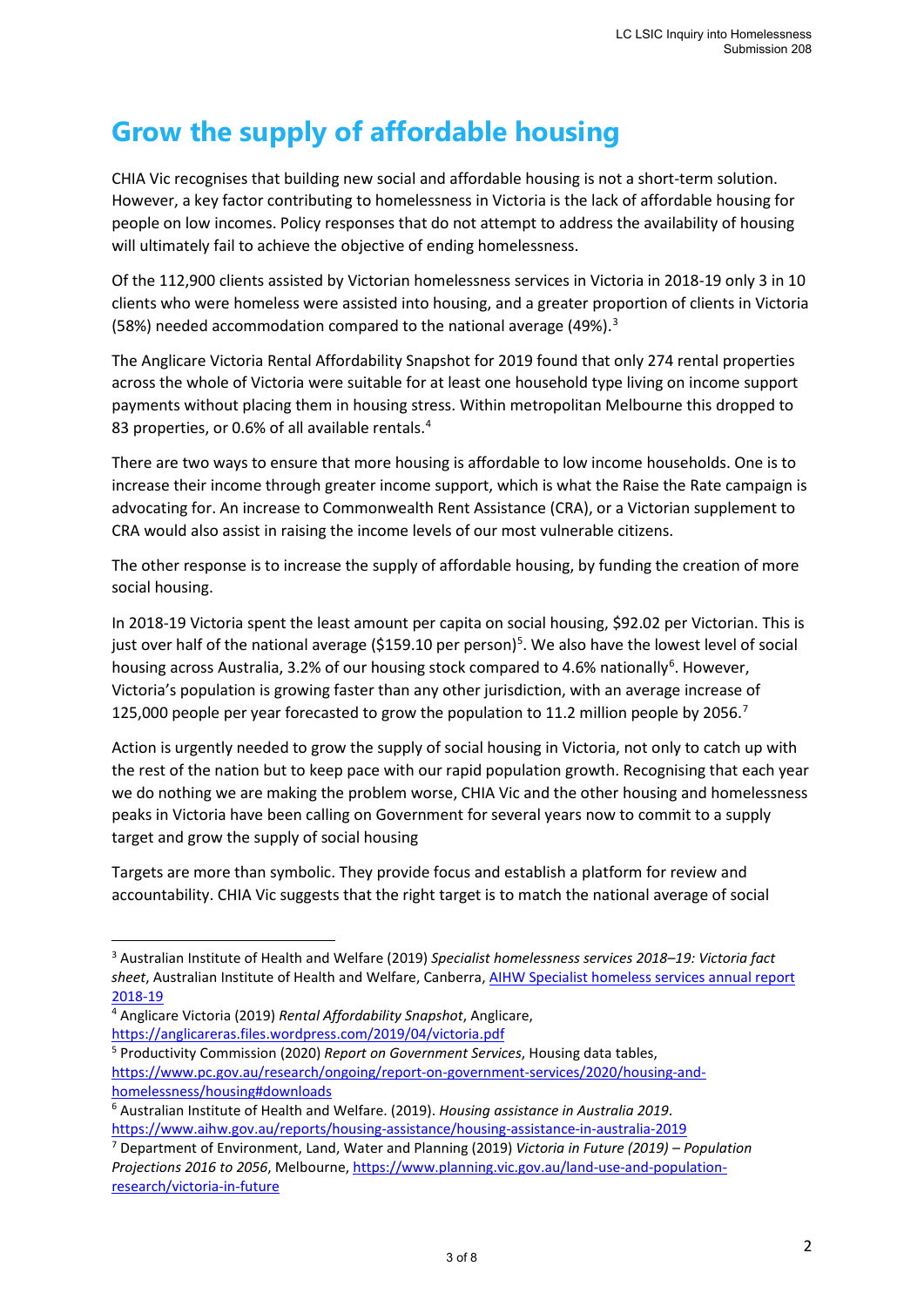housing of 4.5% in 10 years. Based on research undertaken by CHIA Vic<sup>8</sup> this means we need to deliver approximately 60,000 community and public housing dwellings within the next 10 years and at least 5,000 of these need to be designated for Aboriginal people in line with the Aboriginal Housing and Homelessness Framework. While this figure is daunting we believe that it is possible. There are many overseas and local examples where community housing sectors have successfully geared up to deliver large growth programs in partnership with Government.

The Social Housing Growth Fund initiative launched as part of Homes for Victorians is a good start but will not be enough to meet these targets.

Government needs to commit significant funds to meet these targets, and CHIA Vic strongly encourages them to consider borrowing to fund this investment. Investment in housing delivers a range of benefits over time including:

- Greater social inclusion through the creation of safe and healthy communities
- Increased economic participation through housing stability and access to employment opportunities in the labour market
- Generation of strong financial returns in the form of rent and capital gains.<sup>9</sup>

The Victorian government has committed to increasing the level of state net indebtedness in order to grow the economy and ultimately benefit all Victorians through a higher standard of living. Quality, affordable housing will provide the platform for an improved standard of living for the most vulnerable low income households.

At a time of great shortages of affordable housing in the state, there could surely be no better candidate for a portion of the state's additional indebtedness than new social housing, especially as the public housing stock — valued at \$26b — is debt free.

Given the significant number of properties required to meet demand, growing the supply of social housing needs to be a whole of government approach. There are a range of departments involved in planning and funding social and affordable housing, many of whom are already doing work in this space. However a solution to the homelessness crisis requires all of them to work together in an integrated and coordinated response.

## **Increasing the funding for supports**

Homelessness supports are an essential part of the solution to homelessness. Not only do they assist homeless people to find housing, if brought online before someone becomes homeless support workers can work with clients to ensure that they are able to sustain their tenancies.

The cheapest and most effective response is to prevent someone from becoming homeless in the first place. However, due to insufficient funding and a lack of coordination the current housing and homelessness system in Victoria often does not respond until someone is homeless or on the verge of homelessness. This is not acceptable.

<sup>8</sup> CHIA Vic (2016) *Quantifying the shortfall of Social and Affordable Housing*, Melbourne, https://chiavic.com.au/wp-content/uploads/2017/08/CHFV-Housing-Needs-Estimates.pdf 9 Infrastructure Victoria (2016) *Victoria's 30-year Infrastructure Strategy*, Melbourne, https://www.infrastructurevictoria.com.au/wp-content/uploads/2019/03/IV 30 Year Strategy WEB V2.pdf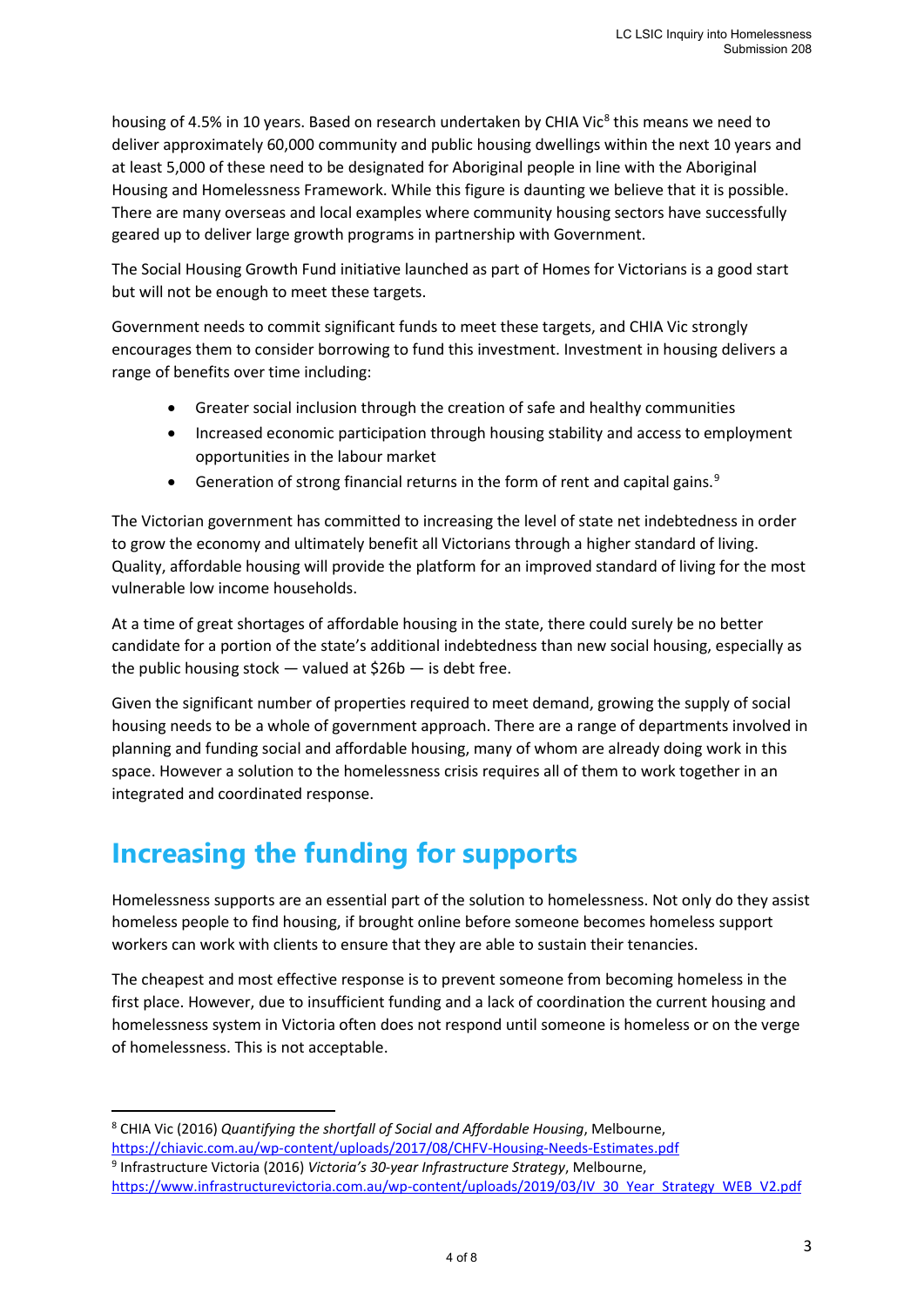We need system reform to create alignment between housing and supports, ensuring tenants can access the supports they need to stay housed. This includes not just tenancy support services, such as Tenancy Plus, but also mental health, alcohol and other drugs, and other allied support services.

We need a system where a range of supports can 'wrap around' a household at risk of homelessness, acting to stabilise the tenancy and address the issues that caused it to become at risk in the first place. When adopted early enough this will act to reduce the number of households falling into homelessness in the first place.

Not only do we need alignment between housing and supports, we also need a significant increase in funding for support agencies to ensure clients get support when they need it and for as long as they need it. Increasing investment in preventative measures will have the added benefit of driving savings in health, justice, education and employment budgets.

The most effective approach to providing preventative supports as described above is outcomebased and includes case-management that is culturally relevant, individualised, strength based, and person-centred.

There are a range of individual programs doing excellent work of this nature with their clients but they are not available everywhere.

Similarly there are good reform initiatives being pursued under Victoria's Homelessness and rough sleeping action plan, but they are not available to everyone who needs them.

With an average of 105 requests for assistance turned away each day  $^{10}$  by specialist homeless services across Victoria, and homelessness workers reporting that they often spend their time simply trying to find housing rather than helping clients address the underlying issues that led to being homeless it is clear that any effective response to the homelessness crisis in Victoria is going to require a concerted, coordinated effort across multiple sectors as well as government, and a significant increase in funding for supports.

## **Providing supportive housing for high-need cohorts**

Making wrap around supports available to anyone who needs them will assist the majority of households to sustain their tenancies. However there is a small cohort with multiple and complex needs that will require permanent support to sustain their housing. Historically, many vulnerable individuals requiring this level of support would have been housed in institutions which have been closed due to inadequate quality of care, and which have not been adequately replaced.

Permanent supportive housing in Australia has tended to focus on the most vulnerable chronically homeless in the community. This includes people with long-term or multiple episodes of homelessness, as well as those with disabilities, mental illness or substance misuse disorders.<sup>11</sup> Supportive housing models can be provided either in a single location with supports on-site (e.g. a Common Ground type of set up) or at scattered sites with outreach support.<sup>12</sup>

<sup>10</sup> AIHW (2019) *Specialist homelessness services 2018–19: Victoria* 11 Parsell, C et al (2015) *Brisbane Common Ground Evaluation: Final Report*, ISSR Research Report, Brisbane, https://issr.uq.edu.au/files/4003/BrisbaneCommonGroundFinalReport.pdf

<sup>12</sup> Council to Homeless Persons (2018) *Housing First*, Melbourne, http://chp.org.au/wpcontent/uploads/2018/06/FINAL-180606-Housing-First-2018-6-June.pdf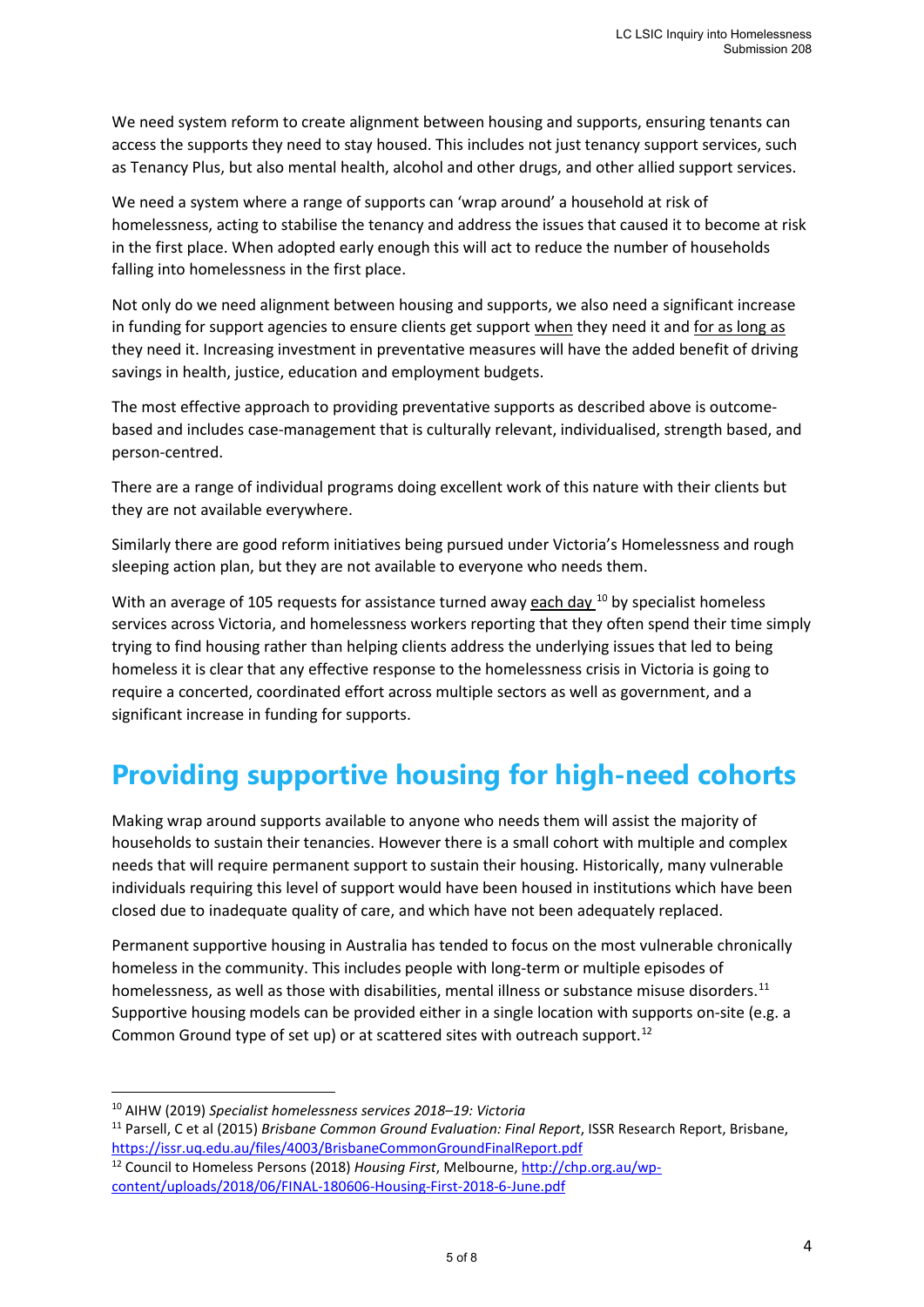For those tenants unable to sustain their tenancies without a significant level of on-site support, models such as Common Ground provide an effective housing response. They build in the supports and structure onsite that tenants may need to address the causes of a person's experience of homelessness and to reduce the likelihood of a tenancy failing. The key principles underpinning Common Ground are:

- stable and affordable housing;
- safety;
- accessible and voluntary support services; and
- tenant independence.

By removing barriers to supports, allowing clients to access supports when they want them, and creating a safe and secure home environment for residents through a 24 hour concierge and security systems these programs create an environment where clients with complex needs can find stability and begin to make life improvements in a range of areas.

Common Ground and similar single-site supportive housing programs have been found to be very effective in sustaining housing for people with complex needs and a history of homelessness.  $13,14$ Furthermore, by reducing service use of a range of state-funded services, these programs can generate significant cost offsets across state government.15

Even in an environment where sufficient funding for wrap around support services is available there will remain a small cohort of people who require housing with onsite support and security, who are unable to sustain their tenancies without this framework.

Victorian examples of the Common Ground approach include Elizabeth St Common Ground, operated by Launch Housing, **<sup>16</sup>** and the Queen Street Rooming House Plus Program operated by Community Housing Limited in partnership with Sacred Heart<sup>17</sup>.

# **A culturally responsive approach to Aboriginal housing and homelessness**

In line with the principle of self-determination CHIA Vic is committed to supporting the Aboriginal Housing and Homelessness Framework. The Framework was funded by the Victorian Government and developed by Aboriginal Housing Victoria in partnership with the Aboriginal community in Victoria between 2018-2019. It will be launched in early 2020.

The work that informed the Framework identified that the Victorian Aboriginal community is fast growing, experiencing complex historical disadvantage, and has the highest and fastest growing rate of people accessing specialist homelessness services in Australia.

<sup>&</sup>lt;sup>13</sup> Parsell, C et al (2015)<br><sup>14</sup> Launch Housing (2015) Elizabeth Street Common Ground 5th Anniversary, Melbourne

https://www.launchhousing.org.au/site/wp-content/uploads/2016/12/LH ESCG booklet 04.pdf <sup>15</sup> Parsell et al (2015) p.148

<sup>16</sup>https://www.launchhousing.org.au/service/elizabeth-street-common-ground/

see also https://www.launchhousing.org.au/site/wp-content/uploads/2016/12/LH ESCG booklet 04.pdf

<sup>17</sup> https://www.sacredheartmission.org/seek-help/housing-support/rooming-house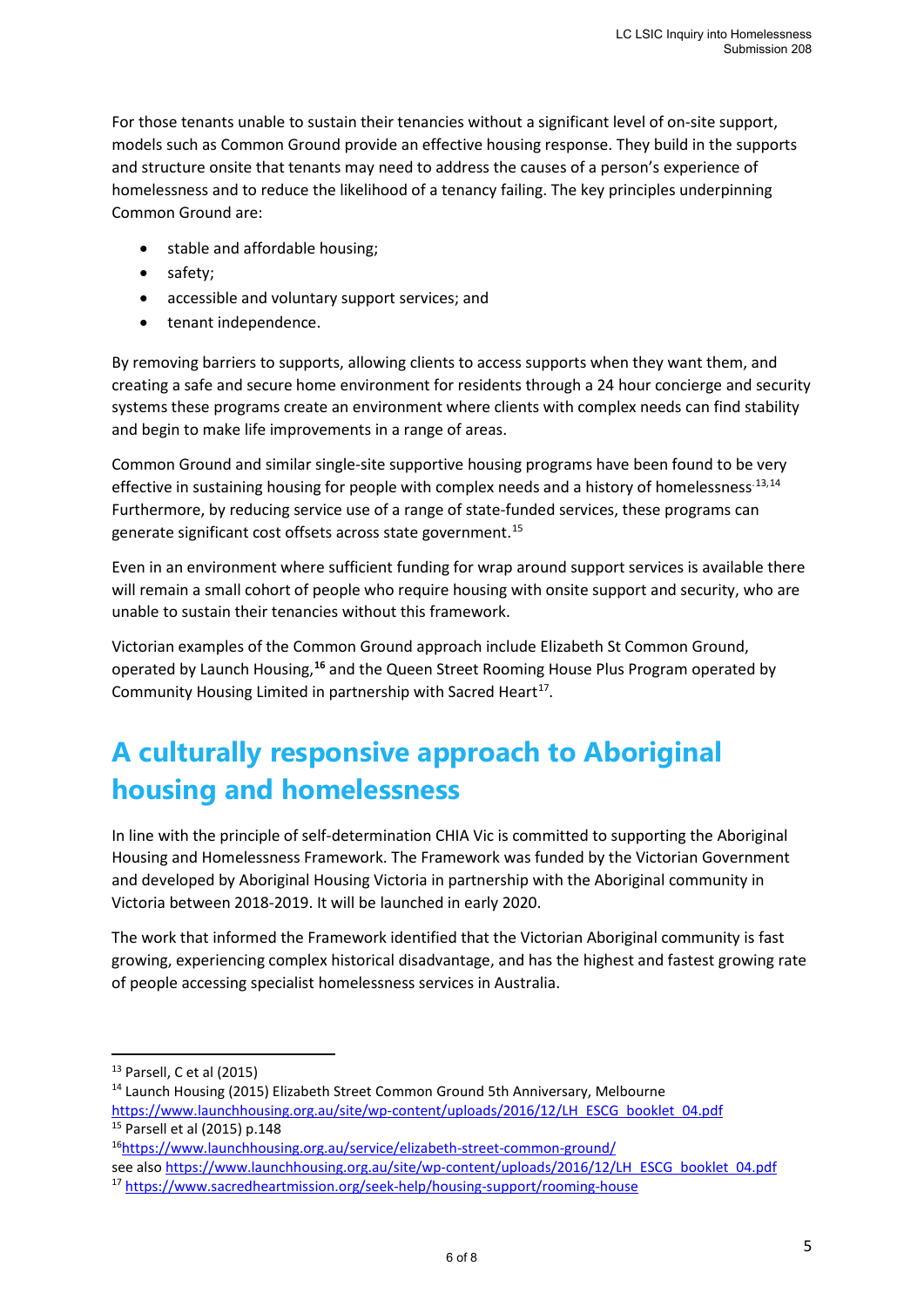Safe secure housing is the foundation of any solution to Aboriginal homelessness, with all other investments likely to be ineffective without it. The overarching vision of the Framework is for every Aboriginal person to have a home.

Growing the supply of housing for the Aboriginal community is essential. The fast-growing Aboriginal population will drive demand for an additional 27,000 dwellings by 2036. Of these at least 5,000 must be social housing units, and these figures will merely allow Victoria to maintain the status quo.

The Framework emphasises that current homelessness cannot be seen in isolation from historical government policy. Intergenerational dispossession from land and culture and the removal of children have resulted in the very high level of disadvantage now experienced by Aboriginal Victorians.

In response the Framework proposes a target of a 10% reduction in Aboriginal homelessness, compounding each year for 10 years.

The Frameworks sets out a number of principles, including those listed below, that relate directly to addressing Aboriginal homelessness in Victoria. We believe that these should be incorporated into any response to Victorian homelessness:

- A housing and homelessness safety net that provides Aboriginal clients with dignity, respect and quality of life;
- A housing and homelessness system that is accountable to the Aboriginal community through transparent, disaggregated public reporting of outcomes for people who seek assistance;
- An easily accessible housing and homelessness system which is responsive to Aboriginal housing needs and understands their connection to land, culture and family networks;
- A system that uses housing as a platform for other services, building on individuals' community strengths to deliver people-centred outcomes that break the cycle of disadvantage; and
- A system that builds the capacity of Aboriginal Community Controlled Organisations to upskill, create critical mass for development and engage in productive partnerships with the mainstream.

A culturally responsive homelessness system would need to create clear entry points for Aboriginal people and provide tailored support for those at high risk. Whether accessing services through an Aboriginal Community Controlled Organisation or a mainstream organisation Aboriginal Victorians should be able to easily access culturally safe and appropriate support as and when they need it.

## **Recommendations**

## **Growth**

- Set a target for social housing growth in Victoria, ideally at least 6,000 dwellings per year which should include 500 dwellings each year specifically for Aboriginal people
- Commit to funding social housing, through borrowing if required
- Identify whole of government opportunities to leverage funding, such as:
	- o working with the planning system
	- o providing government land for social housing developments